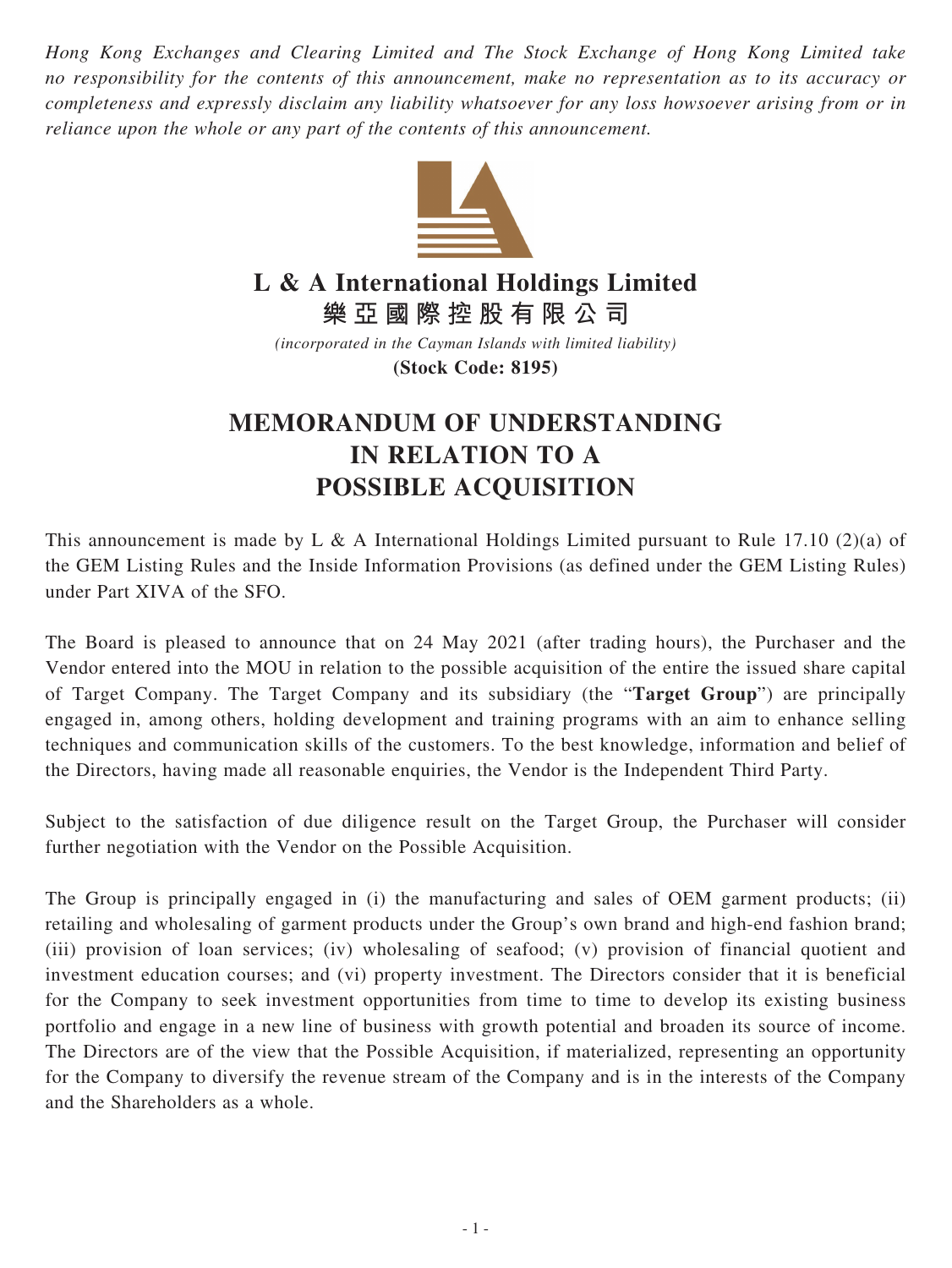The MOU does not create legally binding obligations on the parties in relation to the Possible Acquisition but is legally binding as to the exclusive negotiation period which commences from the date of the MOU to the Long Stop Date, within the period the Purchaser has the exclusive right to negotiate with the Vendor on the Possible Acquisition. The Possible Acquisition is subject to the negotiation and entering into of the Definitive Agreement.

The MOU shall remain in effect during the period commencing from the date of the MOU to the Long Stop Date (or such longer period as the parties may mutually agree in writing) unless the Purchaser gives written notice to the Vendor of its intention to abandon further negotiations, or until superseded by the execution of the Definitive Agreement.

**The MOU is not legally binding with regard to the Possible Acquisition. The terms and consideration for the Possible Acquisition will be subject to further negotiation between the Purchaser and the Vendor, it may or may not proceed. The Possible Acquisition, if materialized, may constitute a notifiable transaction for the Purchaser under the GEM Listing Rules. The Purchaser will make further announcement(s) as and when appropriate and comply with all other applicable requirements under the GEM Listing Rules. As the Possible Acquisition may or may not be materialized, Shareholders and investors are advised to exercise caution when dealing in the Shares.**

## **DEFINITIONS**

In this announcement, the following expressions shall have the meanings set out below unless the context requires otherwise:

| "Board"                | the board of Directors                                                                                                                                                                      |
|------------------------|---------------------------------------------------------------------------------------------------------------------------------------------------------------------------------------------|
| "Company"              | L & A International Holdings Limited 樂亞國際控股有限公司, a<br>company incorporated in the Cayman Islands with limited liability,<br>the issued shares of which are listed on GEM (Stock Code: 8195) |
| "Definitive Agreement" | the formal agreement to be entered into between the Purchaser and<br>the Vendor in relation to the Possible Acquisition                                                                     |
| "Director(s)"          | $directory(s)$ of the Company                                                                                                                                                               |
| "GEM"                  | the GEM of the Stock Exchange                                                                                                                                                               |
| "GEM Listing Rules"    | the Rules Governing the Listing of Securities on GEM                                                                                                                                        |
| "Group"                | the Company and its subsidiaries                                                                                                                                                            |
| "Hong Kong"            | the Hong Kong Special Administrative Region of the People's<br>Republic of China                                                                                                            |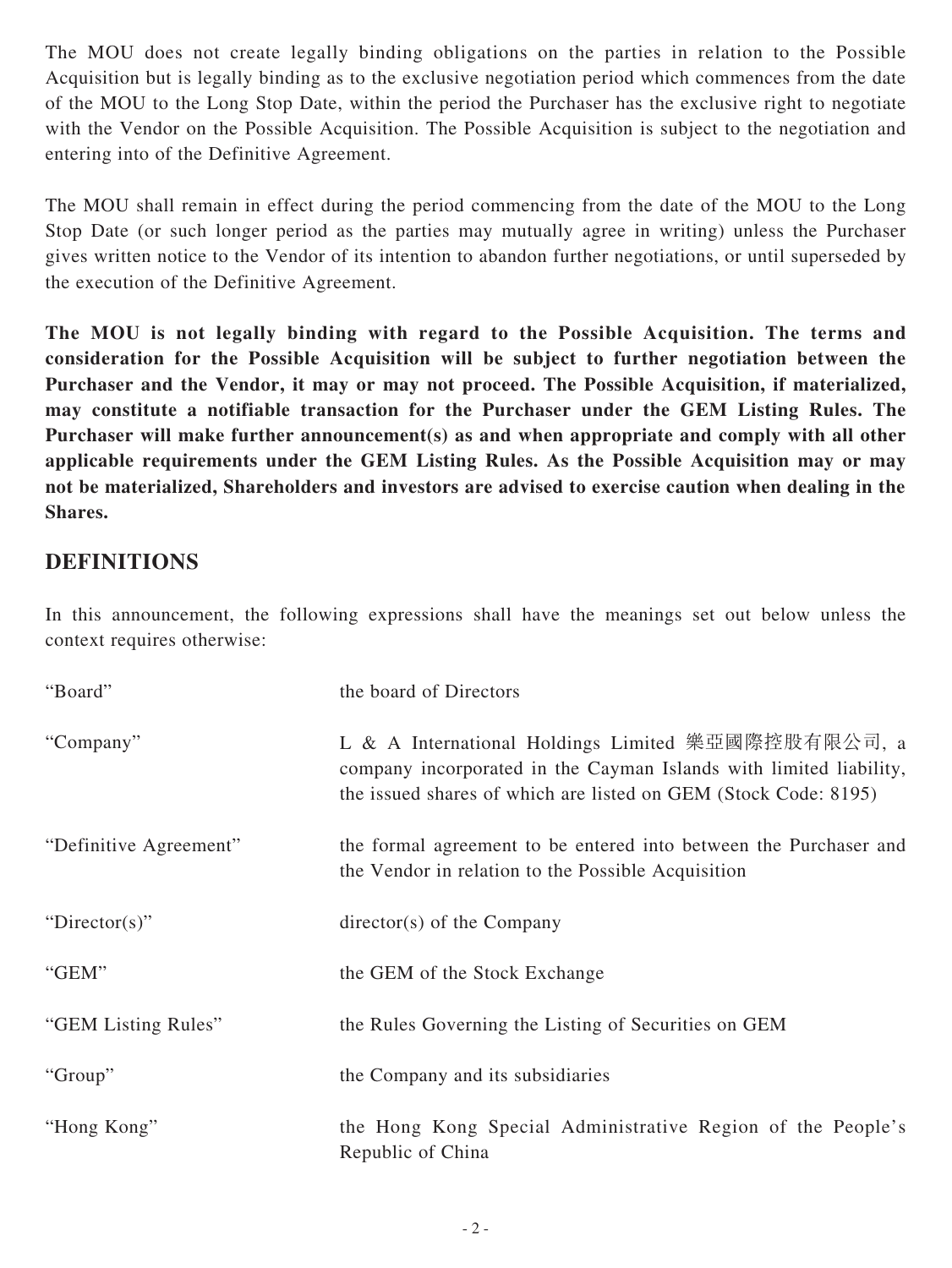| "Independent Third Party(ies)" | third party(ies) who is/are independent of, and not connected with,<br>the Company and its connected persons (as defined in the GEM<br>Listing Rules)     |
|--------------------------------|-----------------------------------------------------------------------------------------------------------------------------------------------------------|
| "Long Stop Date"               | three (3) months after the date of the MOU (or such later date as the<br>Vendor and the Company may agree in writing)                                     |
| "MOU"                          | the memorandum of understanding dated 24 May 2021 entered into<br>between the Purchaser and the Vendor in relation to the Possible<br>Acquisition         |
| "Possible Acquisition"         | the possible acquisition of the entire issued share capital of the<br>Target Company by the Purchaser from the Vendor as contemplated<br>under the MOU    |
| "Purchaser"                    | Able Glorious Limited, a company incorporated in the British Virgin<br>Islands with limited liability, a direct wholly-owned subsidiary of<br>the Company |
| "SFO"                          | Securities and Futures Ordinance (Chapter 571 of the Laws of Hong<br>Kong)                                                                                |
| "Share $(s)$ "                 | ordinary share(s) with par value of HK\$0.0001 each in the share<br>capital of the Company                                                                |
| "Shareholder(s)"               | $holder(s)$ of the Share $(s)$                                                                                                                            |
| "Stock Exchange"               | The Stock Exchange of Hong Kong Limited                                                                                                                   |
| "Target Company"               | a company incorporated in the British Virgin Islands with limited<br>liability which is owned as to 100% by the Vendor                                    |
| "Vendor"                       | an individual who is an Independent Third Party                                                                                                           |
|                                | By order of the Board<br>L & A International Holdings Limited<br><b>Yuen Yu Sum</b><br>Chairman and executive Director                                    |

Hong Kong, 24 May 2021